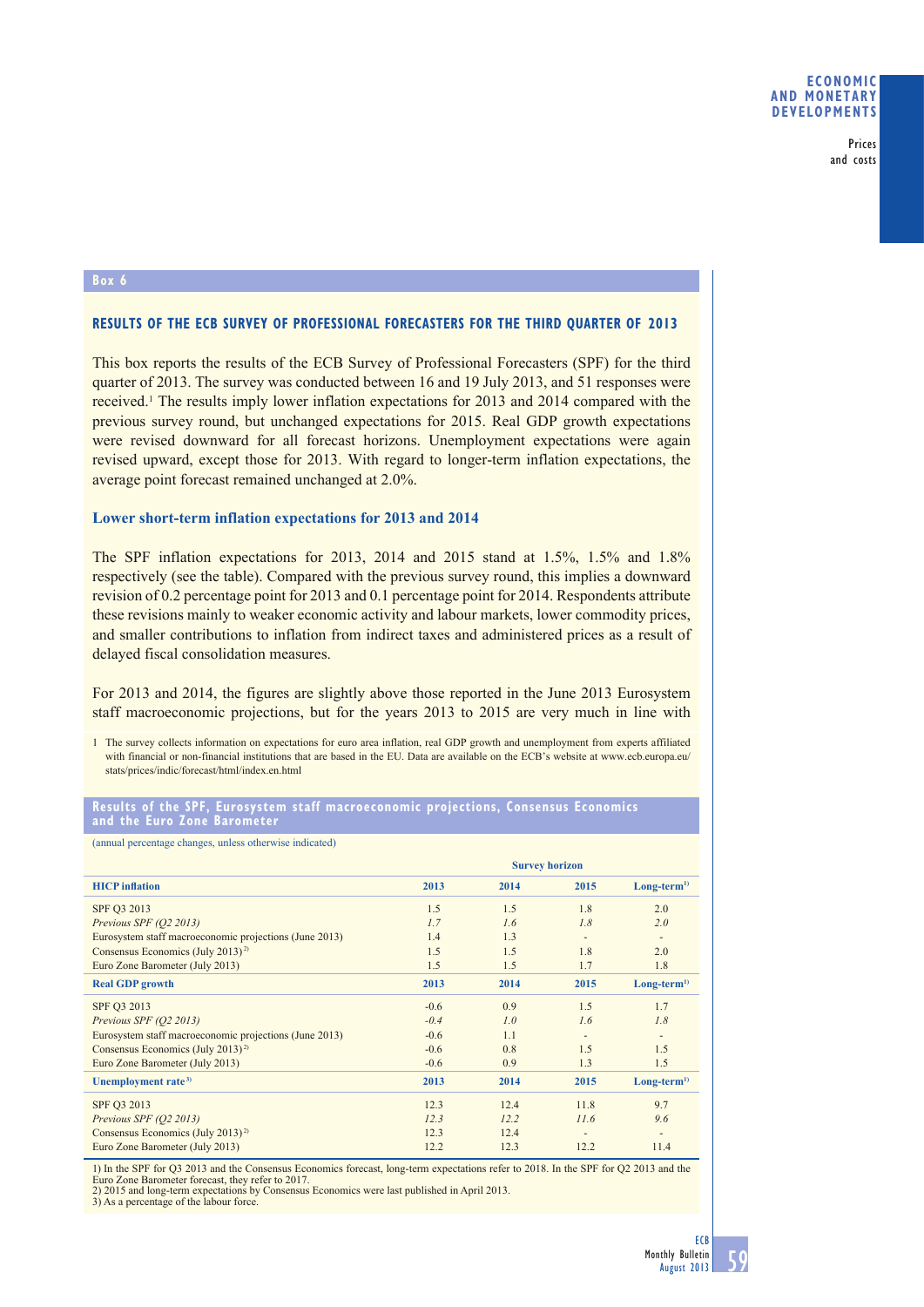#### **Chart A Aggregate probability distribution of average annual inflation expectations for 2013 and 2014 in the latest SPF rounds**

(probability in percentages) Q1 2013 SPF Q2 2013 SPF month Q3 2013 SPF **a) 2013 b) 2014** 50 50 40 40 40 40 30 30 30 30  $20$ 20 20 20 10 10 10 10  $\Omega$  $\overline{0}$  $\Omega$ **I** III  $\Omega$  $\leq 0.4$  0.5  $1.0<sub>1</sub>$  $1.5.$  $20<sub>1</sub>$  $2.5 3.0 \geq$  3.5  $\leq 0.4$  0.5 1.0- 1.5- 2.0- 2.5- 3.0-  $\geq$  3.5  $1.5$  $20<sub>0</sub>$  $25$  $3.0 0.9$  $1.4$ 1.9  $2.4$  $2.9$  $34$  $0.9$  $1.4$  $19$  $24$  $29$  $34$ 

Source: ECB. Note: The aggregate probability distribution corresponds to the average of individual probability distributions provided by SPF forecasters.

the forecasts published in July 2013 by the Euro Zone Barometer and Consensus Economics. The aggregate probability distributions for inflation in 2013 and 2014 have shifted towards even lower outcomes compared with the previous survey rounds (see Chart A).

Respondents regard the risks to the baseline outlook for inflation to be broadly balanced or slightly tilted to the downside, with some mentioning increases in commodity prices, indirect taxes and administered prices as upward risks and a further deterioration in euro area economic activity and labour markets as the main downside risk.

## **Longer-term inflation expectations remain unchanged at 2.0%**

The average point forecast for longer-term inflation (for 2018) remains at 2.0%. Rounded to two decimal places, expectations stand on average at 1.95%, two basis points lower than in the previous survey round. The median of the point forecasts has declined to 1.9% from 2.0% in the previous round, reflecting a decline in the percentage share of respondents providing a point forecast of 2.0%, from 36% to 28% (see Chart B). The SPF inflation expectations for 2018 are in line with those published by Consensus Economics but are somewhat higher than the long-term inflation expectations published in the Euro Zone Barometer (1.8% for 2017).

The aggregate probability distribution has shifted slightly towards lower outcomes compared with the previous survey round, and the probability of inflation being at or above 2.0% has declined from 50% to 46%.

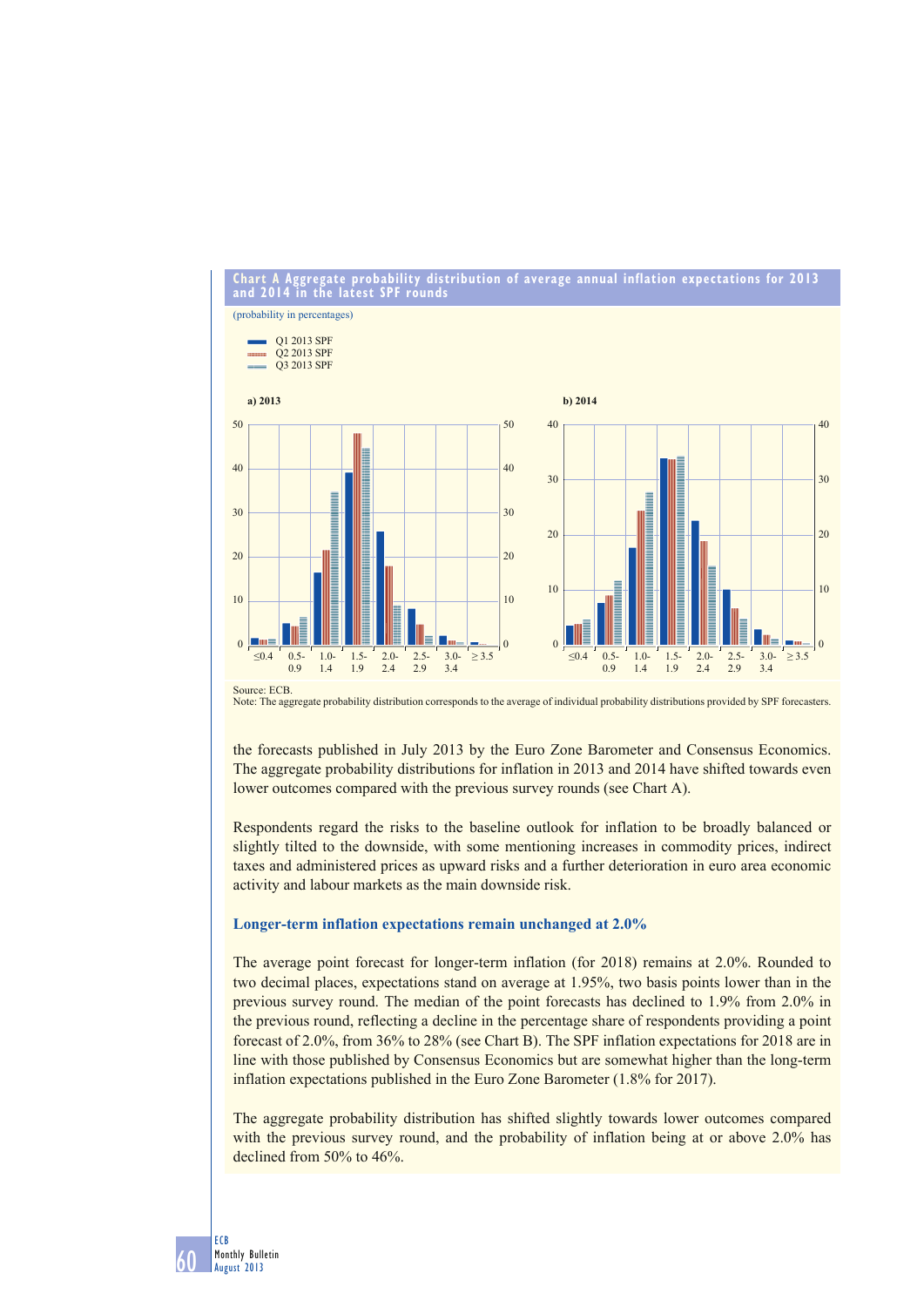## **ECONOMIC AND MONETARY DEVELOPMENTS**

Prices and costs

### **Chart B Cross-sectional distribution of longer-term inflation point forecasts**



### **Chart C Disagreement and uncertainty about longer-term inflation expectations**

(percentage points; percentages)



Note: Aggregate uncertainty is defined as the standard deviation of the aggregate probability distribution (assuming discrete probability density functions with probability mass concentrated in the middle of the interval).

Disagreement about longer-term inflation expectations, as measured by the standard deviation of the point forecasts, remains unchanged at 0.2 percentage point and within the range observed since 2010. Aggregate uncertainty surrounding longer-term inflation expectations, as measured by the standard deviation of the aggregate probability distribution, has declined marginally compared with the previous survey round, but remains at a high level (see Chart C).<sup>2</sup>

# **GDP growth expectations revised downwards for all horizons**

The average point forecast for GDP growth has been revised further downwards, by 0.2 percentage point to -0.6% for 2013, and by 0.1 percentage point for 2014 and 2015 to reach 0.9% and 1.5% respectively (see the table). Compared with the June 2013 Eurosystem staff macroeconomic projections, these expectations are identical for 2013 (both -0.6%) but slightly more pessimistic for 2014 (0.2 percentage point lower). They are also broadly in line with the latest forecasts by Consensus Economics and the Euro Zone Barometer for the years 2013 to 2015. Respondents cite the weaker than expected euro area domestic demand during the first quarter of 2013 as the main factor behind the downward revisions for 2013. Moreover, disappointing data from key emerging economies such as China and Brazil imply a lowering in the expected contribution of net trade to growth in the near term. The slight downward revisions for 2014 and 2015 are also mainly attributed to lower domestic demand.

The aggregate probability distributions for 2013 to 2015 have shifted towards lower outcomes. The largest shift was for 2013, with respondents now assigning the highest probability, 43%, to the interval between -1.0% and -0.6%, compared with only 27% in the previous SPF round,

2 For more information on uncertainty measures, see the box entitled "Measuring perceptions of macroeconomic uncertainty", *Monthly Bulletin*, ECB, January 2010.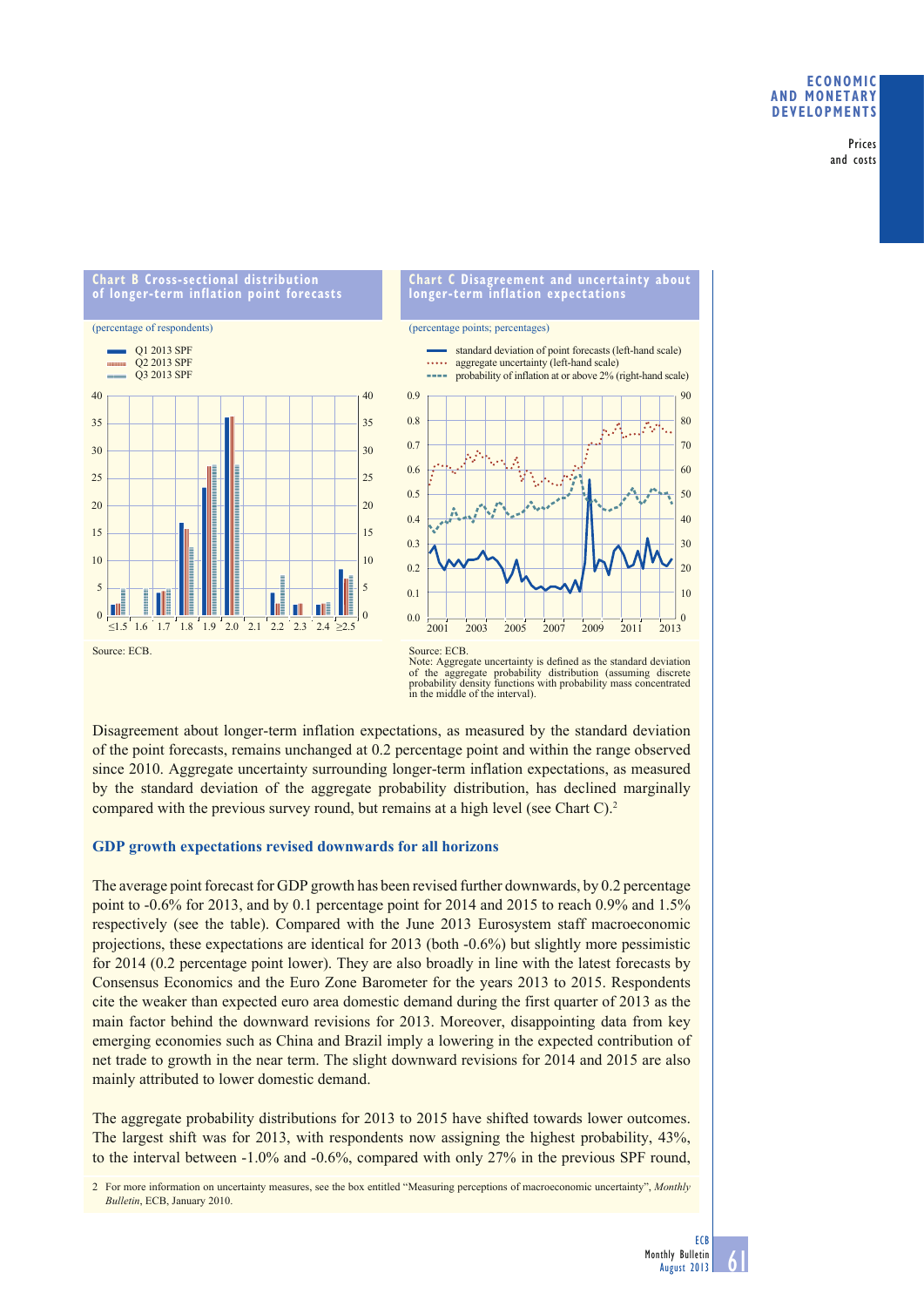when respondents assigned the highest probability, 39%, to an expected outcome of between -0.5% and -0.1%. For 2014 and 2015 the downward shifts have been modest. Respondents consider that the balance of risks to GDP growth is tilted to the downside, owing mainly to the risks of lower foreign demand from key emerging economies and a lower level of market confidence than assumed in the baseline. The main upside risks relate to a rise in world trade driven by developed economies, a higher level of economic sentiment than anticipated, and the positive impact of structural reforms unfolding earlier than assumed in the baseline.

Longer-term growth expectations (for 2018) stand at 1.7%. The aggregate probability distribution around this average point forecast has narrowed slightly compared with the previous SPF round.

#### **Unemployment rate expectations unchanged for 2013, but increased for 2014 and 2015**

The average point forecasts for the unemployment rate currently stand at 12.3% for 2013, 12.4% for 2014 and 11.8% for 2015, with the pattern following, with some lag, that of the expected moderate recovery in economic activity. Compared with the previous SPF round, these figures imply no change to the point forecast for 2013, but upward revisions by 0.2 percentage point for 2014 and 2015 and by 0.1 percentage point for the longer-term horizon (see the table).

Respondents attribute the upward revisions mainly to the weaker forecast for economic activity in 2014, but also mentioned the general postponement of hiring decisions due to low economic confidence, and the slow pay-off of structural labour market reforms in crisis countries. The SPF forecasts for 2013 and 2014 are in line with those published by the Euro Zone Barometer and Consensus Economics, and for 2015 are below those published by the Euro Zone Barometer.





Note: The aggregate probability distribution corresponds to the average of individual probability distributions provided by SPF forecasters.

ECB